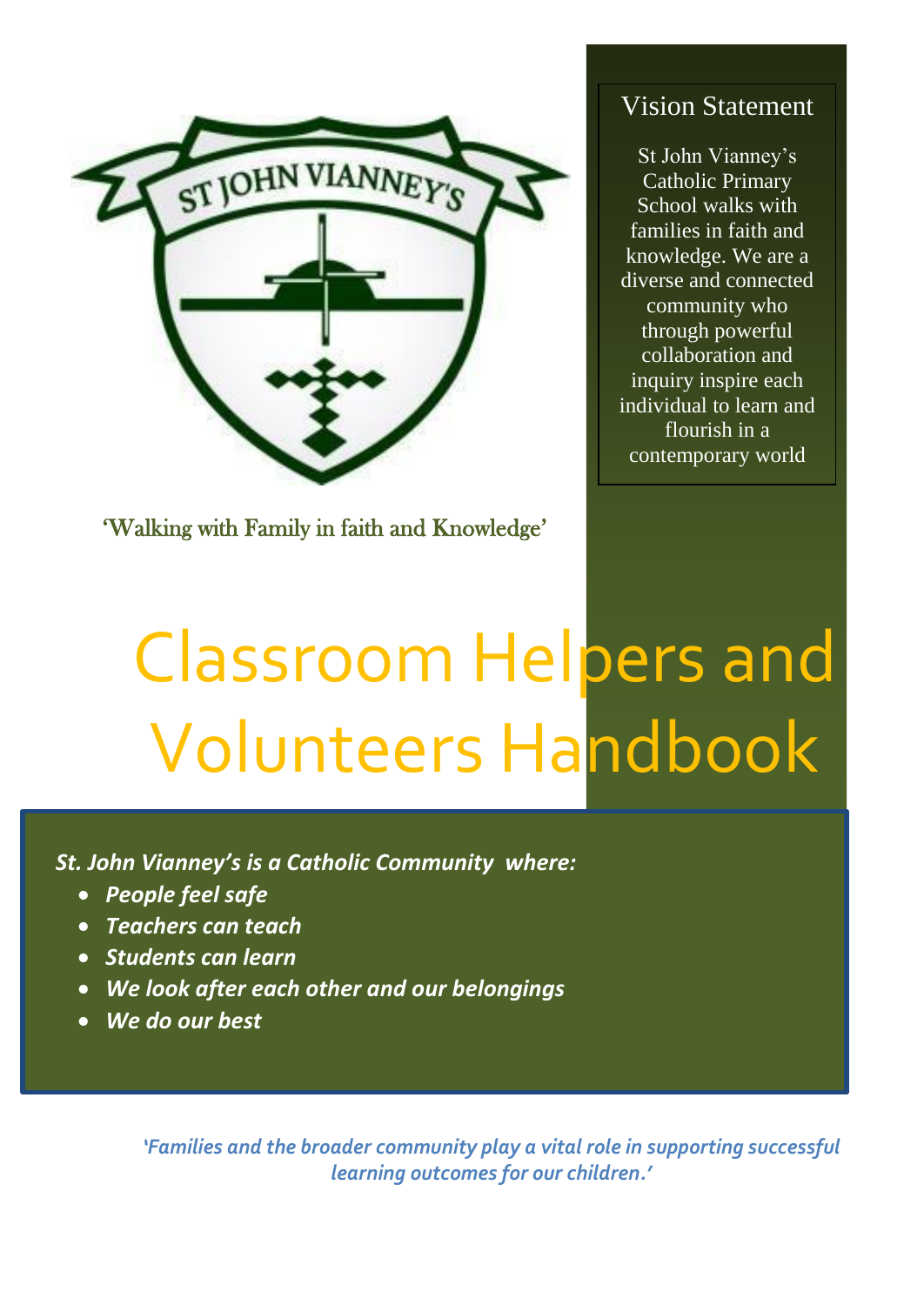## **Classroom Helpers and Volunteers Handbook**

Research has shown that families who take an active role in their child's school life increase their child's ability to learn and have a positive effect on academic achievement.

At St. John Vianney's Catholic Primary School we encourage Parents, Guardians, Carers (referred to as Parents in this document) to actively support our community by becoming involved in the students' learning.

We greatly value family partnership throughout the school and understand that family and working life can be busy. We therefore appreciate the parents and community members who assist and support our programs, but we also understand that others may not have the time or capacity to do so. This doesn't mean that we undervalue their engagement in their children's learning.

Programs and activities may include:

- Listening to students read. Support during the modeled reading and in the classroom
- Supporting class activities during mathematics or other curriculum activities such visual arts, the biannual concert or Indonesian day
- Sharing expertise during inquiry learning such as science or ICT
- Attending excursions.
- Providing administrative support, such as laminating teaching aids and covering library books.
- Supporting fundraising activities such as mothers' day, the fete and sizzle wizzle.
- Participating in school activities such as Book Week, class masses, classroom celebrations, help at sports days for the school or interschool sports.
- Joining the *Parents and Friend Association* and *Parish Education Board.*

#### **Classroom Helpers and Volunteer Workers**

When parents assist with school programs they are classed as **volunteers** working at the school.

Any person whose duties usually involve or are likely to involve work in a school (paid or unpaid) is considered to be engaged in 'child-related work' and must be compliant with the Working with Children [Act 2005](http://www8.austlii.edu.au/cgi-bin/viewdb/au/legis/vic/consol_act/wwca2005232/) (the Act). http://www8.austlii.edu.au/cqi-bin/viewdb/au/legis/vic/consol\_act/

A duty of care applies while students are under the care of the school. This duty applies equally to school based activities and out of school activities. The same duty of care applies to employees and volunteers who assist at the school.

Classroom helpers/staff support/volunteer workers should always:

- Treat all students in a positive, impartial and fair manner.
- Work under the direction of the teacher who is responsible for the class or group of children.
- Refer any behavior management issues to the classroom teacher, as he/she will then determine what course of action is to be followed.
- Operate within **professional standards** and **confidentiality**. Classroom helpers are in a position of trust and should not discuss with other parents, adults or children any personal information about students, staff or other classroom helpers learnt whilst involved in school programs.
- Obtain a *Working with Children* check for volunteers, as they are considered to be engaged in 'child-related work' and must be compliant with the Working with Children Act 2005. (see Frequently asked questions and answers for more information)
- Be willing to assist **all** children or group of children within the classroom. This could mean that they may not always work with their child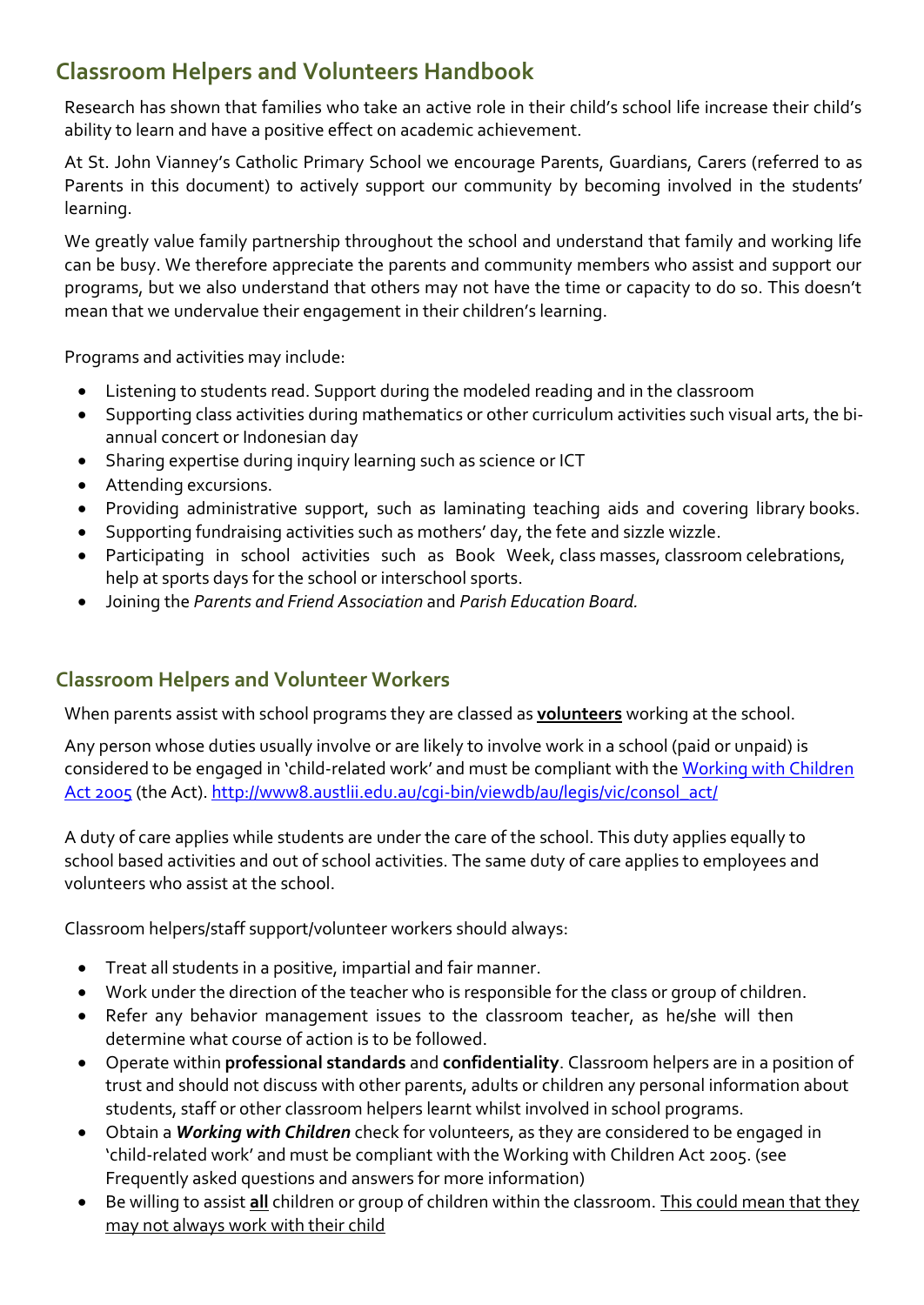#### **Ethical Code of Conduct**

#### **At St John Vianney's we have high expectations of our Parent Community. As well as**

#### **adhering to our [Parent Code of Conduct,](http://www.sjvmulgrave.catholic.edu.au/_uploads/ppage/files/Parent%20Guardian%20Code%20of%20Conduct%202019.pdf) we expect all parents will:**

- Promote a positive attitude towards learning.
- Know the behaviour code (see next page)
- Encourage all students to demonstrate positive behaviours, appropriate conflict resolution strategies and informing the teacher if there is a problem.
- Support school decisions regarding behaviour management.
- Ensure all interactions are respectful and appropriate language is used at all times within the school grounds.
- Contact the school if they have a question or are unsure of something.

#### **St John Vianney's Catholic Primary School Procedures:**

As per the Code of Conduct, when visiting St John Vianney's Primary School Parents are required to:

- Sign in and out during school hours, via the school's Visitor Register, so that their presence in the school is acknowledged and recorded.
- Wear the school visitor lanyard when volunteering in school.
- Comply with all safety and emergency procedures implemented by the school and in the event of an emergency, whilst on school grounds, follow the instructions given by any member of school staff.
- Not to discipline any child, including their own, or speak to any child about their behaviour. This is the role of staff members and all parents are required to respect this.
- Treat others visitors to the school with courtesy & respect including the clergy, members of parliament, representatives from the Catholic Education Department, allied health professionals or other educational consultants.
- When visiting or helping in a classroom parents accept the authority of the supervising staff member/s. Staff members value and respect parental involvement and assistance, but they may ask a parent to leave the classroom or class activity for any reason including, but not limited to:
	- o Parental assistance not being required at the time;
	- o Parental assistance in the classroom or at the activity is disturbing or distracting to any student or member of staff;
	- o The parent is not in control of their emotions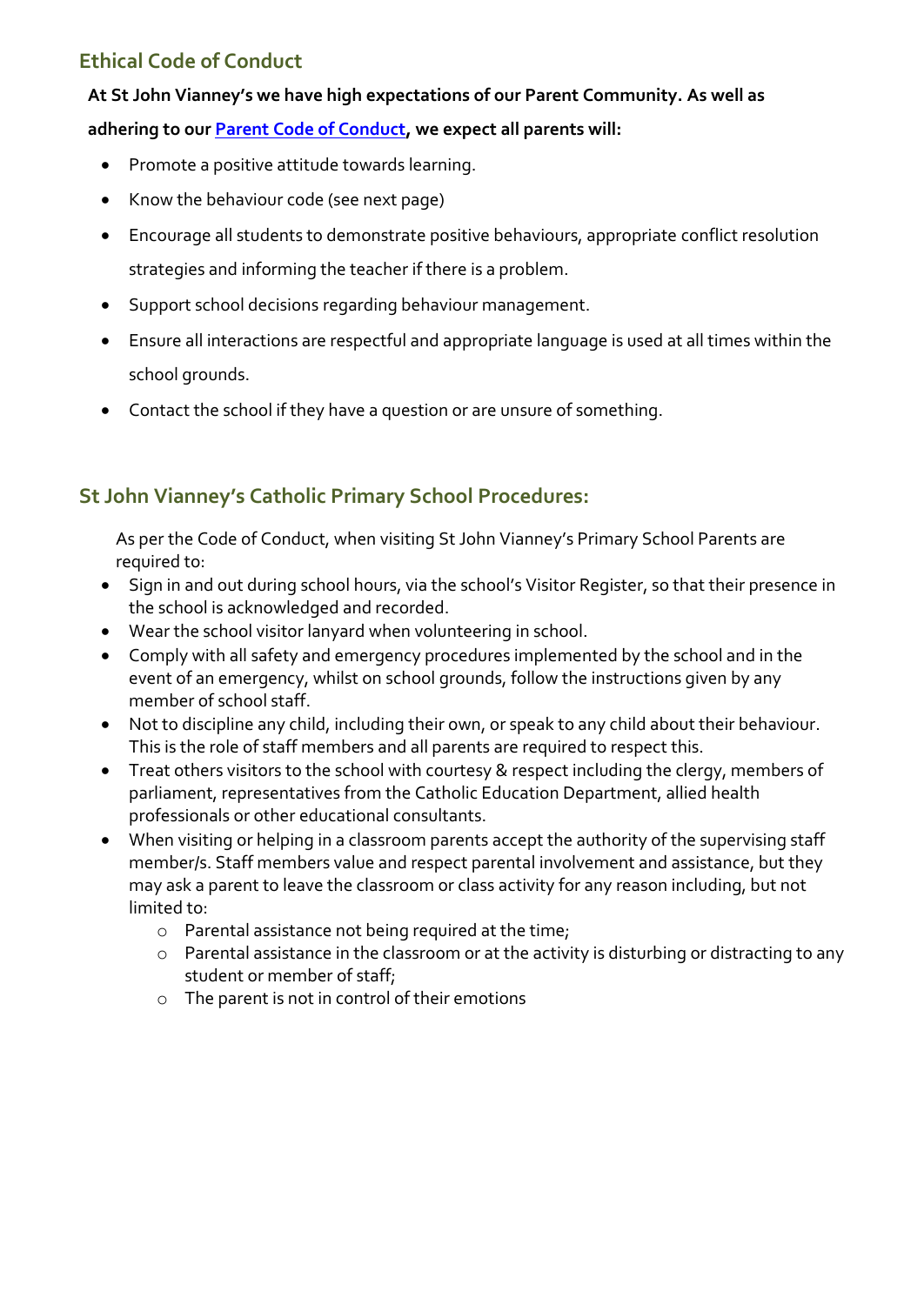# At St. John Vianney's we are a Catholic community where:

- **People feel safe**
- **C** Teachers can teach

RAWIOL

- Students can learn
- <sup>®</sup> We look after each other and our belongings
- **We do our best**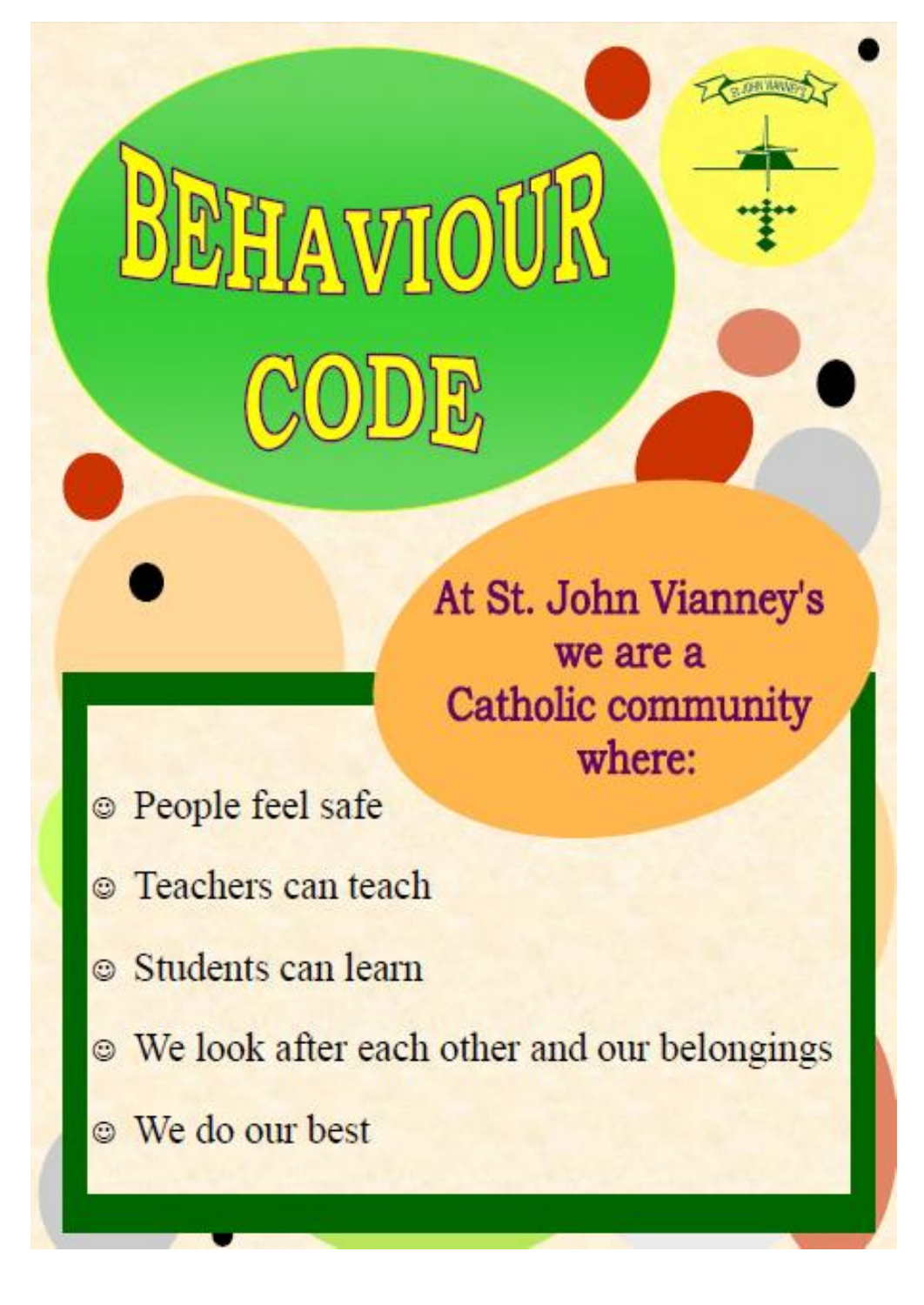#### **Emergency Procedures**

The School is committed to ensuring the safety, health and wellbeing of its staff, students, parents, volunteers and visitors. The School has Emergency and Security Management systems in place. As a volunteers / parent helper it is your responsibility to follow instruction from the staff in charge or emergency services.

Summary of Emergency Procedures and Evacuation Plans are located within buildings throughout the School.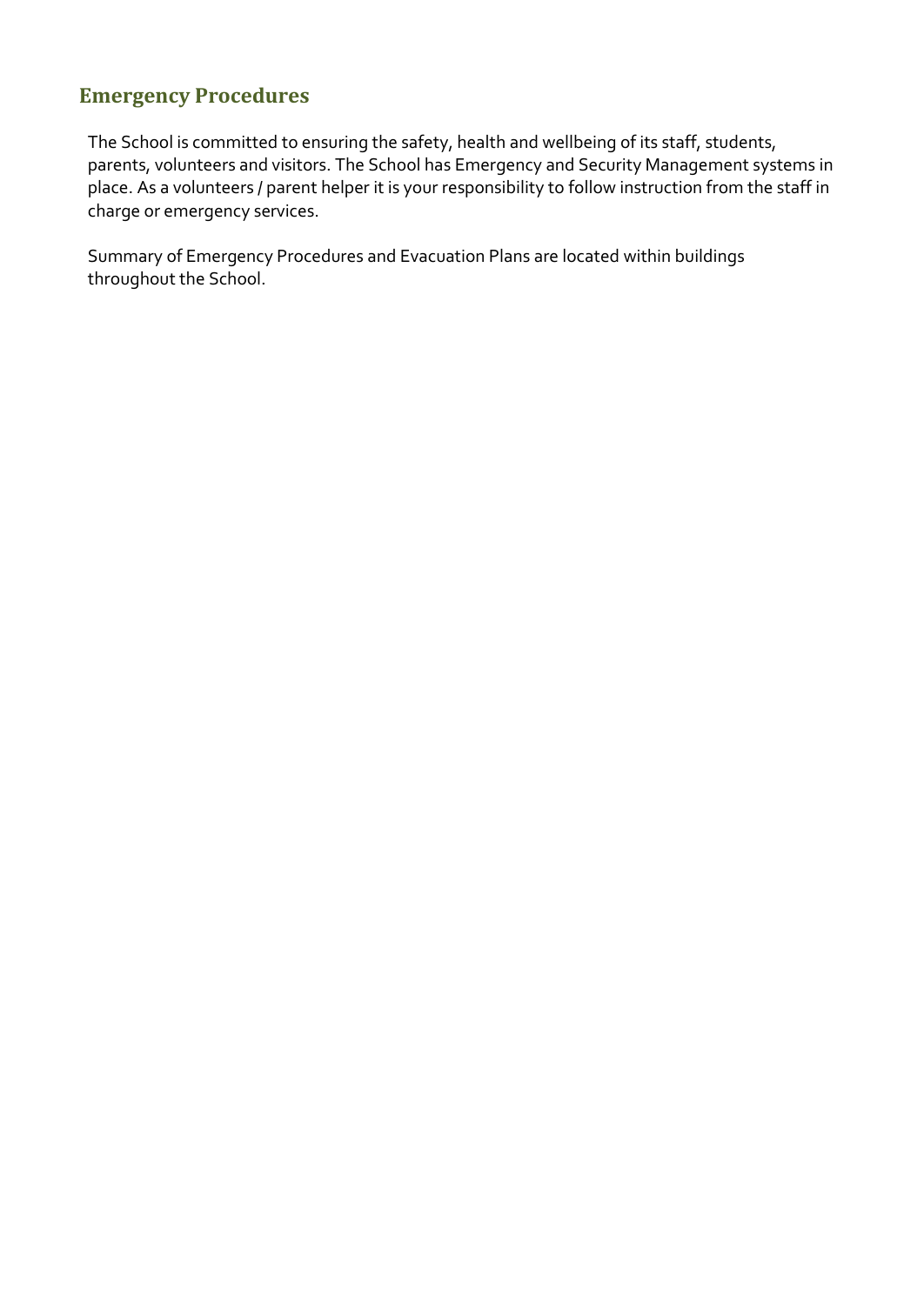# **Frequently Asked Questions and Answers**

#### *What name do the children use when addressing parent helpers in the classroom?*

It depends, some parents like to be called by their first name ( Mary, Peter,..) while others prefer to be addressed using their formal name ( Mrs Brown, Mr White). The class teacher will normally discuss this with you. Whichever name is chosen, the most important factor is that the children speak to you with respect at all times.

#### *Where can I apply for a Working With Children Check, and how much does it cost?*

Applications for a working with children's check can be made at the local post office or online at *http://www.workingwithchildren.vic.gov.au.* Applicants need to supply a passport photo with their application. There is no cost for a *Working With Children Check* for volunteers.

Although it may take several weeks for a *Working With Children Check* to be processed, **parents are able to be parent helpers once they have a receipt for their** *Working With Children Check.*

#### *What do I need to do when I arrive at school as a classroom helper/volunteer?*

All visitors to St John Vianney's Catholic Primary School are asked to sign in at the office. You will be given a lanyard to wear. Please sign out again when you leave school.

#### *Can I bring my toddler / baby with me when I help out in my child's class?*

We ask that classroom helpers / volunteers make alternative arrangements for their toddlers and babies so that our students can have your full attention and support. This will allow you and our students to maximise on their learning without distractions.

#### *What is the usual time commitment for classroom helpers/volunteers in the classroom?*

Individual class teachers and parent helpers jointly organise the time and type of support that best suits both parties. Parent helpers who listen to students read usually come weekly for an hour, but this can vary depending on your availability and the class program. The school appreciates any assistance classroom helpers and volunteers are able to provide. We do ask you to please honor your commitment as much as possible.

#### *What do I do if I'm unable to make it to my weekly time?*

Class teachers appreciate it if you can let them know if you won't be available. Either write a short email to the teacher or a note to send in with your child or phone the school office Ph: 9546 4161 and leave a message. Teachers understand that there are times when your routine will change.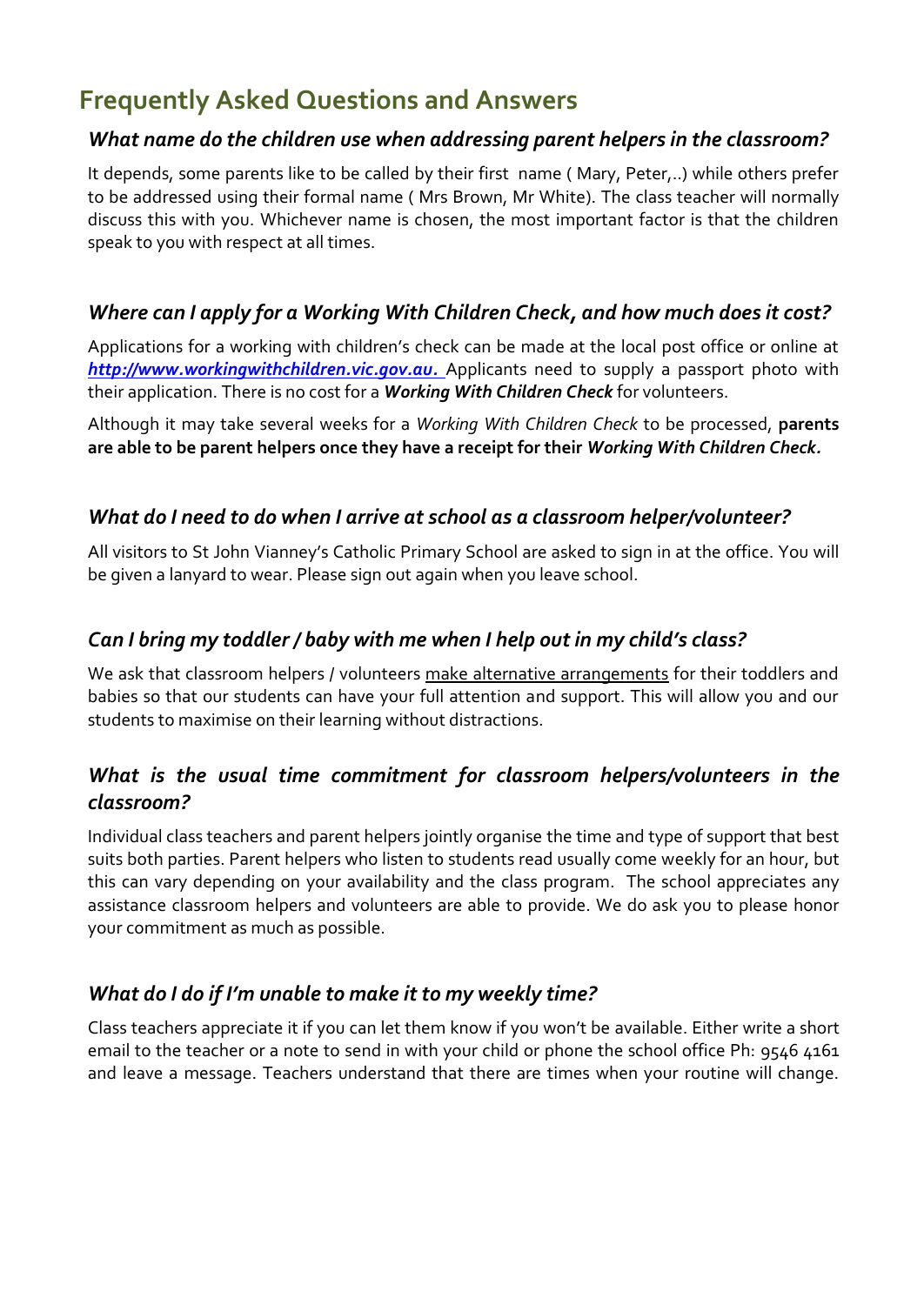#### *I noticed that my friend's child is having a lot of trouble in reading. Should I talk to my friend about this?*

As a classroom helper in the classroom you will see the various strengths and areas of need of all the students in the class. It is important that you respect each child's ability and confidentiality and if you have any concerns talk to the class teacher about them.

#### *The classroom that I help out in is quite noisy at times. When I went to school the students worked in silence. Is it OK to have a noisy classroom?*

Classrooms have changed a great deal since our school days. Students have many opportunities to work with other students, talk and discuss their learning. The teacher will monitor noise levels in the classroom to ensure they are suitable for the activity being undertaken at the time.

#### *Who is responsible for classroom management in the classroom?*

The classroom teacher is always responsibility for classroom management. If you are assisting in a small group or individual situation and a student is behaving inappropriately, advise the classroom teacher. It is important for the students to know that the teacher is responsible for behaviour.

#### *What if it is my child who is behaving inappropriately?*

This is always a sensitive area. Some students react differently when their mum or dad are in the room. If possible, advise the classroom teacher at the time. If this behaviour continues speak to the classroom teacher out of class time and together decide on the best course of action.

#### *I can't help on a weekly basis but I would like to come into the classroom when I have odd days off work. Is this possible?*

Teachers always appreciate extra help in the classroom. Please let the teacher know ahead of time as a little notice will allow the best use of your time.

#### *I have noticed that children are on different reading levels. What do they mean? I would like my child to move up a few levels, should I see their teacher?*

Reading levels are a tool the teachers use to match a child to a book that is most appropriate for their instructional learning. There are many factors that go into determining a student's level. Comprehension is one of the most important elements. When students can read a book they also need to be able to understand what they have read. Home readers should be at an easier level than what they read in the classroom.

If you have any concerns or questions about readers you should make a time to meet with your child's class teacher